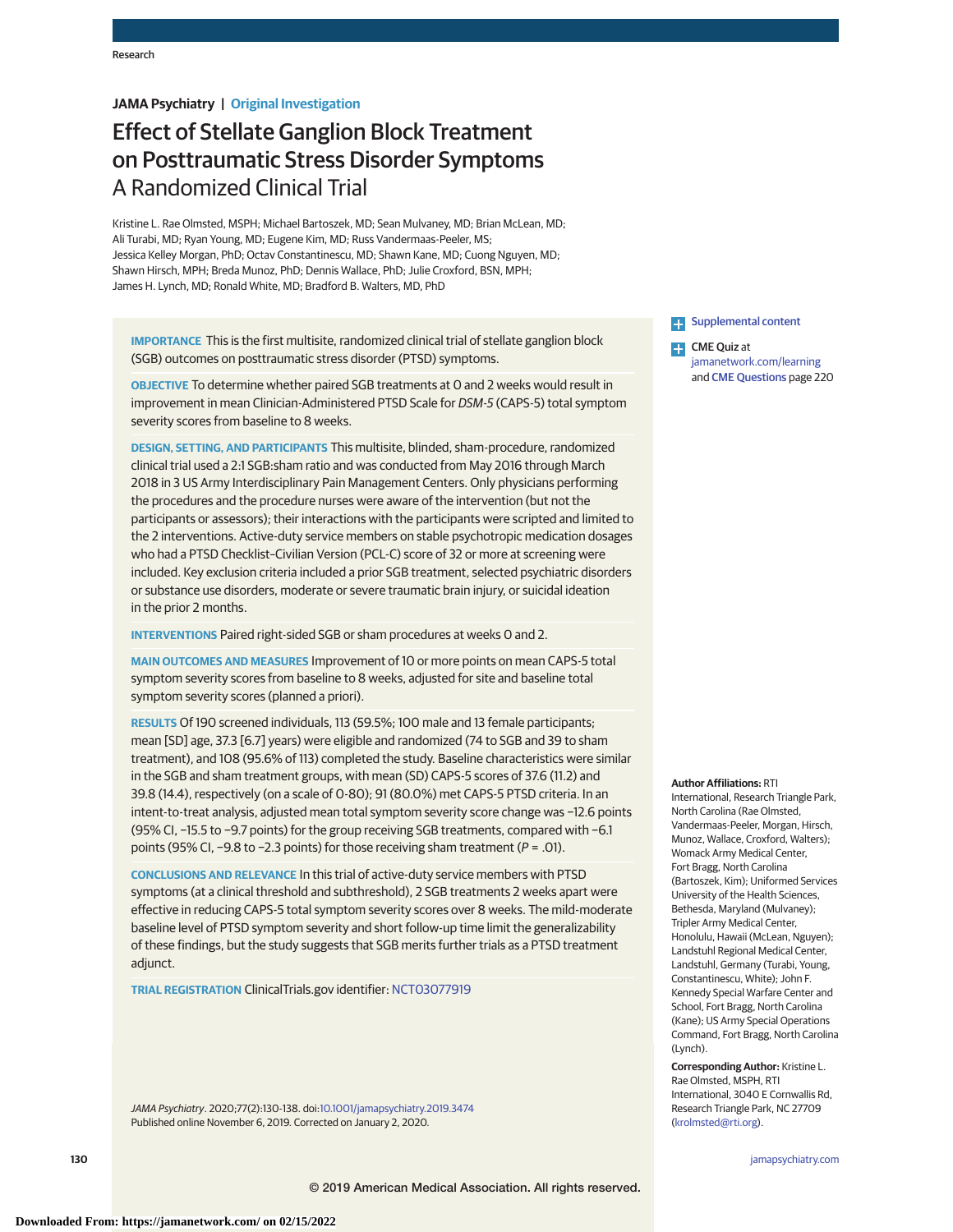**Exercise of con-**<br>
siderable long-term morbidity and expense in military<br>
and civilian populations.<sup>1,2</sup> Treatment is challenging,<br>
requiring a multidisciplinary approach and active patient insiderable long-term morbidity and expense in military requiring a multidisciplinary approach and active patient involvement, and it remains suboptimal because of chronicity, the long duration of therapy, and stigma.<sup>3-7</sup>

Stellate ganglion block (SGB) has been performed to treat sympatheticallymediated pain conditions since the 1940s. The procedure involves injection of local anesthetic in and around the stellate ganglion (located at the base of the neck) to temporarily block its function. A 1990 report described a case of reflex sympathetic dystrophy co-occurring with PTSD<sup>8</sup> in which right-sided SGB treatments reduced PTSD symptoms. Mulvaney et al first reported using SGB to treat combatassociated PTSD in a small case series in 2010<sup>9</sup> and subsequently in 166 patients with a 3-month follow-up in 2014.10 Multiple other case series showed promising results with anxiety symptoms associated with PTSD.<sup>11-13</sup> However, the first pilot, randomized clinical trial (RCT) of SGB for combatassociated PTSD<sup>14</sup> did not find a significant difference between the SGB group and the saline-injection control group. There have been procedural and methodologic criticisms of this study.<sup>15</sup> The mechanism by which temporary interruption of the cervical sympathetic chain could improve PTSD symptoms is not well understood. In the absence of level 1 evidence, we designed and conducted this RCT.

## Methods

# Trial Design and Oversight

From May 2016 through March 2018, participants were enrolled in a multisite, blinded, sham procedure–controlled randomized clinical trial to evaluate the effectiveness of rightsided SGB administered at weeks 0 and 2 on the acute symptoms of PTSD. Recruitment was discontinued when enrollment reached the number suggested by projections to yield sufficient statistical power. The primary outcome, the pastmonth Clinician-Administered PTSD Scale for *DSM-5* (CAPS-5), was assessed at baseline and 8 weeks. Complete details about the trial are delineated in the protocol and statistical analysis plan (Trial Protocol in [Supplement 1\)](https://jamanetwork.com/journals/jama/fullarticle/10.1001/jamapsychiatry.2019.3474?utm_campaign=articlePDF%26utm_medium=articlePDFlink%26utm_source=articlePDF%26utm_content=jamapsychiatry.2019.3474).

This trial was approved by the institutional review boards at study sites Tripler Army Medical Center (Honolulu, Hawaii) and Womack Army Medical Center (Fayetteville, North Carolina); Landstuhl Regional Medical Center (Landstuhl, Germany) deferred to Womack Army Medical Center, as did the institutional review board of the institution (RTI) of the lead author (K.L.R.O.). Approval was also granted by the US Army Medical Research and Materiel Command's Human Research Protection Office. At enrollment, all participants provided written informed consent. The study was registered at ClinicalTrials.gov [\(NCT03077919\)](https://clinicaltrials.gov/ct2/show/NCT03077919). A research monitor, independent of the investigative team and approved by Human Research Protection Office, served as an advocate for the safety of the study participants. The research monitor reviewed all amendments to the protocol and all adverse events, protocol deviations, and other relevant event

## **Key Points**

**Question** How does stellate ganglion block compare with sham treatment in reducing the severity of posttraumatic stress disorder symptoms over 8 weeks?

**Findings** In this sham-controlled randomized clinical trial, 2 stellate ganglion block treatments 2 weeks apart were effective in reducing Clinician-Administered PTSD Scale for DSM-5 total symptom severity scores over 8 weeks. The adjusted mean symptom change was -12.6 points for the group receiving stellate ganglion blocks, compared with −6.1 points for those receiving sham treatment, a significant difference.

**Meaning** Stellate ganglion block treatment warrants further study as a posttraumatic stress disorder treatment adjunct.

reports, providing a summary report for submission to the institutional review board at each continuing review.

# Trial Participants

Active-duty military personnel were recruited at 3 US military hospitals with Interdisciplinary Pain Management Centers. Key inclusion criteria included active-duty status, stable psychotropic medication dosing for at least 3 months, and a PTSD Checklist–Civilian Version *DSM-IV* (PCL-C-IV) score of 32 or greater at screening guidelines.<sup>16</sup> We used the PCL-C-IV to establish eligibility, as opposed to the PCL-5 or CAPS-5, because at the time of study design, these instruments did not yet have established cut points, and because a score of 32 was recommended by The National Center for PTSD for Department of Defense screening.16Also, the CAPS-5 focuses on symptoms associated with a single traumatic exposure, whereas this study considered total symptom experience (as assessed by the PCL-C and PCL-5). Key exclusion criteria included a prior SGB treatment; a history of schizophrenia, another psychotic disorder, bipolar disorder, or personality disorder; moderate or severe traumatic brain injury; symptoms of moderate to severe substance use disorder in the prior 30 days; suicidal ideation in the prior 2 months; or any ongoing stressor or condition deemed by the clinician to place the participant at risk for injury or a poor outcome (eg, undergoing a medical board evaluation because of concerns regarding fitness for duty or pending negative administrative or legal actions).

### Trial Treatment

After completing the initial CAPS-5, participants were assigned to treating physicians with whom they did not have a prior patient-physician relationship. Central stratified block (sizes 3 and 6) randomization to SGB vs sham (a 2:1 ratio) occurred at their first interaction (during the baseline assessment and immediately before the study intervention at week 0). Stratification was by site (3 sites), and allocation was generated by a blinded statistician using SAS version 9.4 (SAS Institute). Only treating physicians and their procedure teams were informed of participants' group assignments, and this occurred immediately prior to interventions. Randomization was 2:1 to ensure adequate numbers of participants in the SGB group, because the procedure was also offered to active-duty service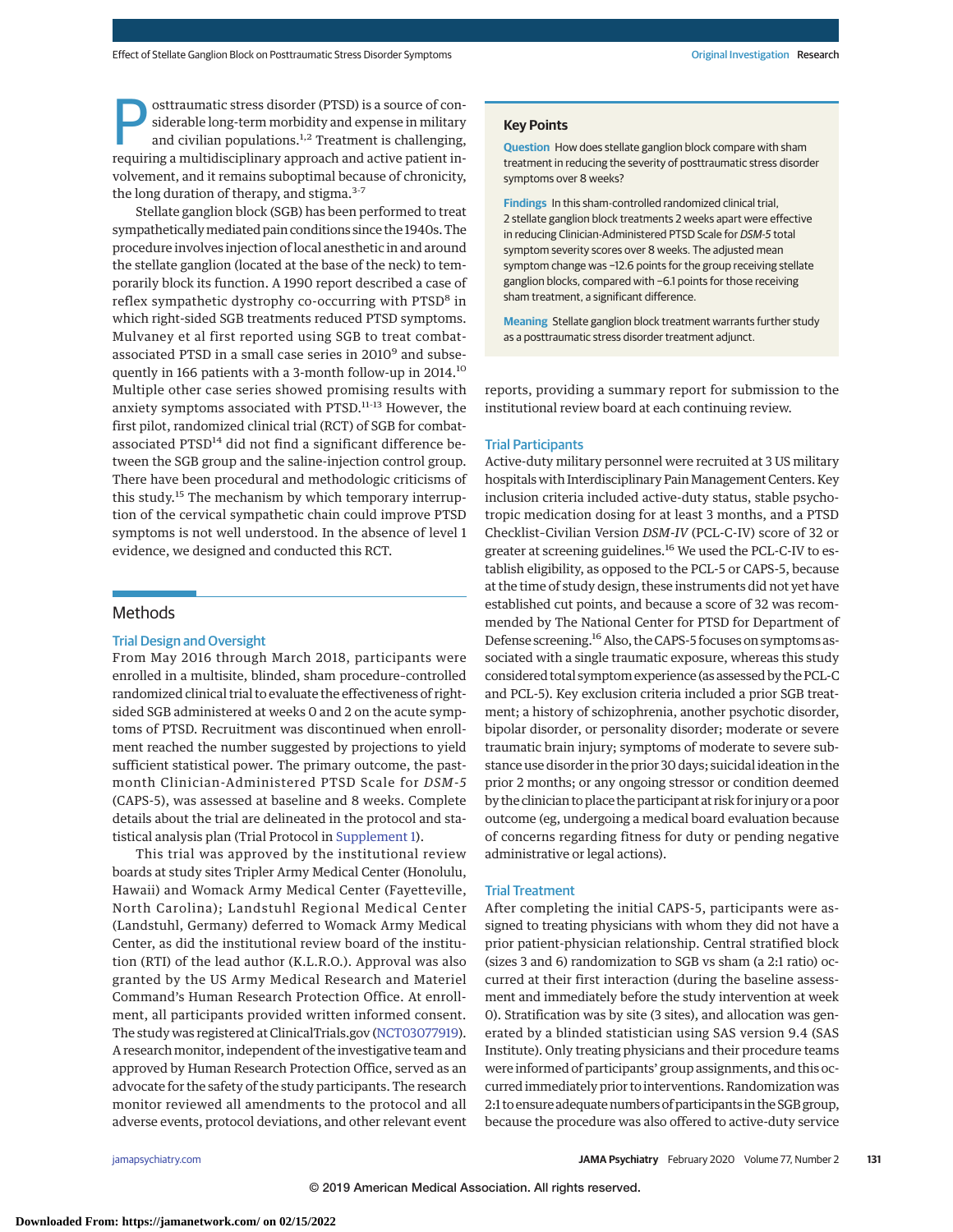members outside this study, and we believed prospective participants would be less likely to participate if they were randomized 1:1. Participants received study procedures at week 0 and week 2 and on arrival were administered a variety of instruments by blinded research coordinators.

Interventions were performed using real-time ultrasonography with an in-plane technique. For the week-2 visit, the initial procedure (SGB or sham) was reconfirmed to ensure identical reassignment. For the active SGB arm, 7 to 10 mL of ropivacaine, 0.5%, were injected around and into the site of the ganglion at the level of the C6 anterior tubercle. For the sham procedure, 1 to 2 mL of preservative-free normal saline were injected into deep musculature anterolateral to the anterior tubercle of C6. The participant was not informed of which procedure was performed. Although clinicians could not be blinded, their interactions with participants were scripted, and all medical personnel involved in the procedures were trained to avoid unblinding the participant by the setup (eg, both saline and anesthetic and both small and large syringes were available on the sterile tray), descriptions or requests (eg, using the term *medication* rather than *ropivacaine* or *saline*), or allowing observation of the actual procedure via reflecting surfaces (eg, mirrors, cabinets, monitor screens). Participants alsowere draped to limit their field of view. All other clinical and study personnel were unaware of treatment assignment. Because participants could not be blinded to temporary Horner syndrome (ptosis, miosis, and scleral injection) attributable to SGB, providers informed all participants, regardless of intervention group, of Horner syndrome symptoms.

Posttreatment assessments at weeks 4, 6, and 8 were completed by the participants on their own electronic devices using a secure web-based platform. After 8 weeks, the CAPS-5 was repeated by the same interviewer who conducted the initial CAPS-5.

#### Outcome Measures

The primary outcome was the change from baseline to week 8 in overall total symptom severity scores (TSSS) on the CAPS-5, which ranges from 0 to 80 points, with higher scores indicating greater PTSD symptom intensity. The CAPS-5 is considered the gold standard in PTSD evaluation.<sup>17</sup> An individual 10-point change in CAPS score from baseline to follow-up 8 weeks after treatment was defined as clinically meaningful (F. Weathers, PhD,written communication, January 12, 2017; P. Schnurr, PhD, written communication, January 26, 2017). We also examined the percentage of participants in each group who achieved a 10-point or greater improvement in TSSS and the percentage of participants by treatment group who met CAPS-5 clinical criteria for a PTSD diagnosis at baseline but no longer met those criteria at 8-week follow-up. We did not capture trauma type.

Secondary outcomes included estimated differences in mean scores at baseline andweek 8 for the following symptoms: PTSDassociated symptoms, depression, distress, anxiety, pain, physical functioning, and mental functioning. The current military literature suggests these symptoms are highly correlated with PTSD.<sup>18-21</sup> The symptoms of PTSD were measured with the PTSD Checklist for *DSM-5* (PCL-5)<sup>22</sup> and the PTSD Checklist-Civilian Version (PCL-C-IV).<sup>23</sup> Depression was measured with the Patient Health Questionnaire (PHQ-9).<sup>24</sup> Distress was measured with the K-6 Distress Scale.<sup>25</sup> Anxiety was measured with the Generalized Anxiety Disorder 7-Item Scale.<sup>26</sup> Pain over the past 2 weeks was measured with a pain scale, and physical and mental functioning were measured with the 12-Item Short-Form Survey.27 For all instruments except the 12-Item Short-Form Survey, higher scores indicated greater symptom severity.

Information on adverse events was collected by participant report, with all reported adverse events simply tabulated. No formal statistical analyses of these events were planned.

### Statistical Analysis

Sample-size calculations were based on detecting a 10-point difference in the CAPS-5 TSSS change from baseline to week 8 between the treatment groups,with a 2-sided α of .05 and an estimated SD of 15. Power to detect this 10-point difference ranged from 83% with an enrollment of 90 participants to 95% with an enrollment of 135 participants. All primary data analyses were performed according to the intent-to-treat principle, and an analogous secondary analysis was conducted on the primary outcome using a per-protocol population, defined during amasked data review as the subset of participants who adhered strictly to protocol interventions and end point assessments. Individuals were excluded if they withdrew or were lost to follow-up before completing the study, received an intervention that was not centrally randomized, knew the intervening physician, completed visits outside of the prespecifiedwindow, or had a screening-tobaseline interval of more than 31 days. A secondary analysis was performed with only participants who initially met diagnostic criteria for PTSD according to the CAPS-5, because investigators considered this population of particular clinical relevance.Missing data for both the primary and secondary outcomes were treated as missing at random for all analyses. Multiple imputation was used for missing data in the primary analysis; linear mixed models were used for to account for missing data in secondary analyses. All analyseswere conducted using SAS version 9.4 (SAS Institute Inc) or more recent versions.

The correlations between the primary and secondary outcomes measured at baseline were assessed using the Pearson correlation coefficient. As specified in the protocol in Supplement 1, the primary outcome was assessed using linear models accounting for site (consistent with the randomization process) and initial CAPS-5 score effects (as a covariate to increase power). Residual plots were used to confirm models were appropriate for the study data. Analysis including an interaction term for site by treatment found no evidence of heterogeneity of treatment effect; therefore, no such interaction term is included in analysis of the primary outcome. The *P* value for the primary outcome is 2-sided and unadjusted formultiple comparisons. Any*P*value less than .05was considered significant for the planned primary analysis. Further details of statistical analysis are available in the eAppendix in [Supplement 2.](https://jamanetwork.com/journals/jama/fullarticle/10.1001/jamapsychiatry.2019.3474?utm_campaign=articlePDF%26utm_medium=articlePDFlink%26utm_source=articlePDF%26utm_content=jamapsychiatry.2019.3474)

# **Results**

# **Participants**

A total of 286 individuals were prescreened to determine basic eligibility. Of the 243 determined to be eligible, 190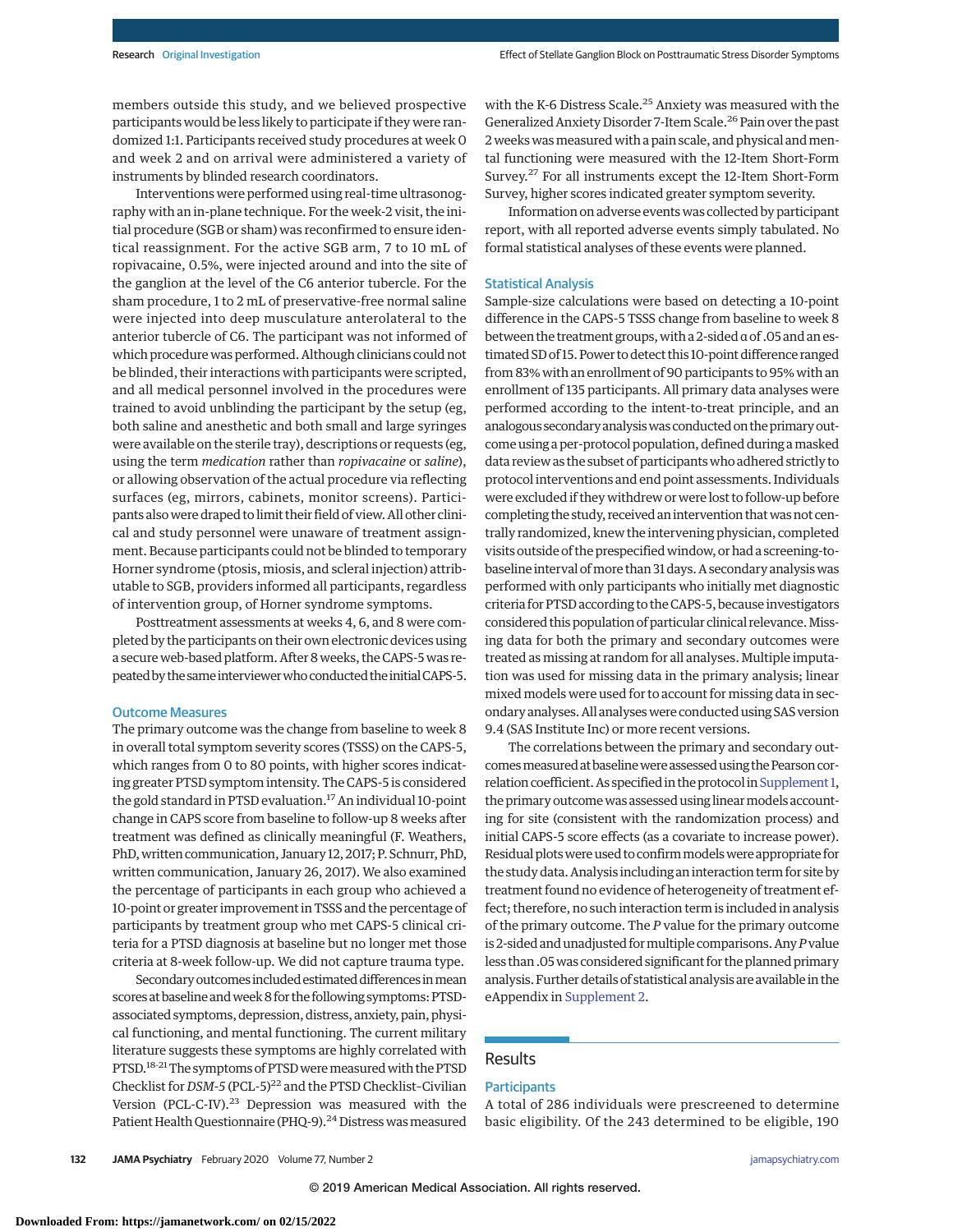

**<sup>1</sup>** Exclusion by emergency protocol indicates patients who were excluded because of suicidal ideation at a screening visit. Other patients were ineligible because of having previously received a stellate ganglion block (SGB), not being on active duty, not expecting to be stationed at their current location for at least 2 months, not having personal access to email and the Internet, or undergoing medical board/retirement or legal action at the time of the assessment. CAPS-5 indicates Clinician-Administered PTSD Scale for DSM-5; PCL-C, PTSD Checklist–Civilian Version.

individuals were screened, and 113 individuals (59.5%; 100 men and 13 women; mean [SD] age, 37.3 [6.7] years) were randomized to treatment (74 to SGB treatment and 39 to sham treatment). Of these, 108 individuals (95.6%) remained in the study through the 8-week assessment (Figure 1).

## Baseline Characteristics

Baseline characteristics were similar in the 2 treatment groups (Table 1). In particular, initial CAPS-5 TSSS were similar (Figure 2). Baseline PCL-5 mean (SD) scores (SGB group, 41.5 [14.0]; sham treatment group, 43.2 [18.1]) and the percentage of participants who met CAPS-5 criteria for a PTSD diagnosis (SGB group, 60 of 74 participants [81.1%]; sham treatment group, 31 of 39 participants [79.5%]) were also similar between the arms. There was no difference in CAPS-5 score by treatment site (eFigure in [Supplement 2\)](https://jamanetwork.com/journals/jama/fullarticle/10.1001/jamapsychiatry.2019.3474?utm_campaign=articlePDF%26utm_medium=articlePDFlink%26utm_source=articlePDF%26utm_content=jamapsychiatry.2019.3474).

## Primary End Point

Table 2 presents the primary and selected secondary outcomes by group. The mean change in CAPS-5 TSSS at 8 weeks among participants treated with SGB was greater than the reduction in participants treated with sham (Cohen *d*, 0.56 [SD, 0.09; 95% CI, 0.38-0.73]). The unadjusted mean (SD) change in TSSS for the SGB group was −12.2 (12.9) points compared with −5.8 (8.2) points for the sham group.

There was no evidence of a study-site effect and no significant site-by-treatment interaction (eTable 1 in [Supple](https://jamanetwork.com/journals/jama/fullarticle/10.1001/jamapsychiatry.2019.3474?utm_campaign=articlePDF%26utm_medium=articlePDFlink%26utm_source=articlePDF%26utm_content=jamapsychiatry.2019.3474)[ment 2\)](https://jamanetwork.com/journals/jama/fullarticle/10.1001/jamapsychiatry.2019.3474?utm_campaign=articlePDF%26utm_medium=articlePDFlink%26utm_source=articlePDF%26utm_content=jamapsychiatry.2019.3474). For each 1-point increase in initial CAPS-5 score, the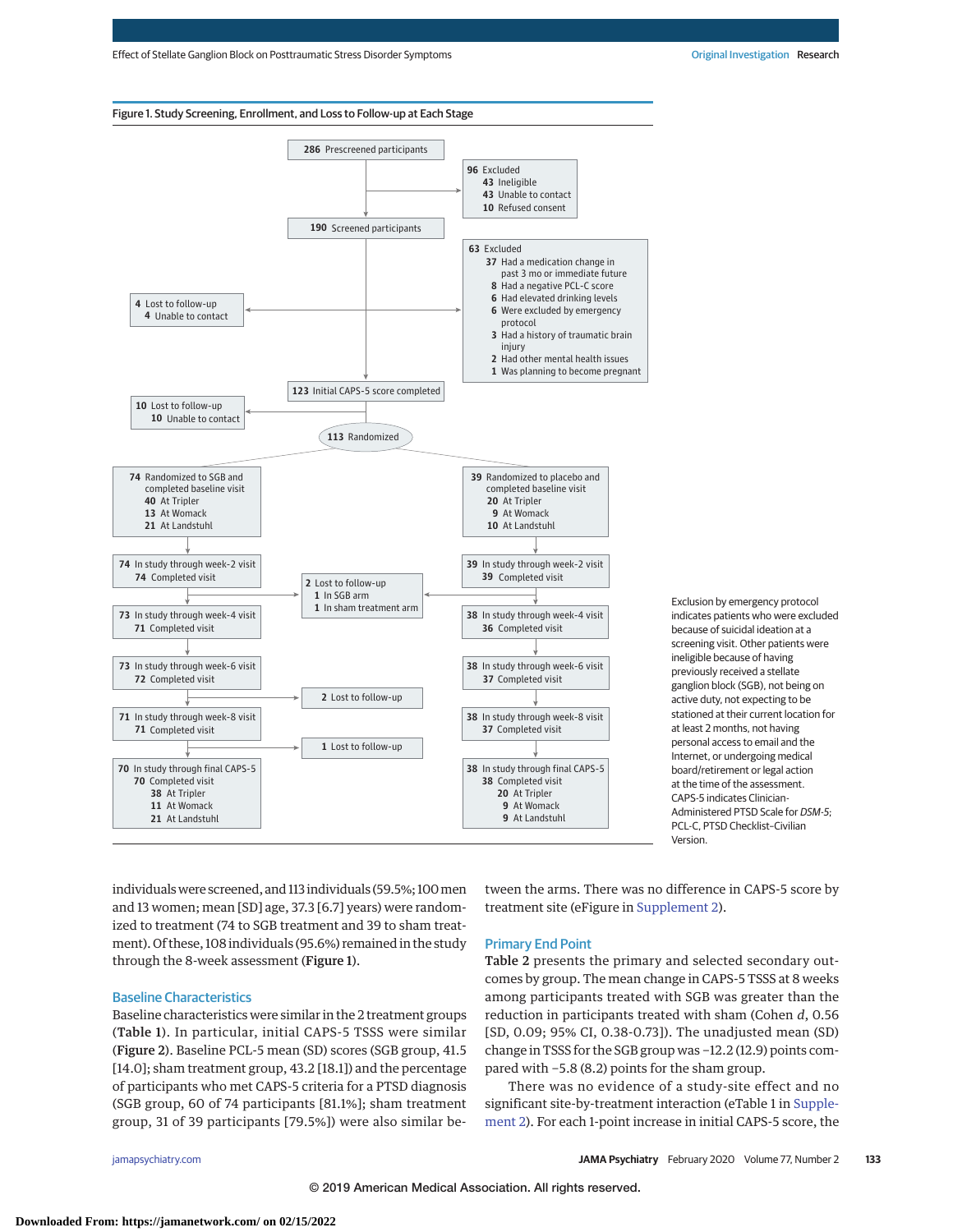|                                                                                                         | Patients, No. (%)                                                          |                                        |  |
|---------------------------------------------------------------------------------------------------------|----------------------------------------------------------------------------|----------------------------------------|--|
| <b>Characteristic</b>                                                                                   | <b>Stellate</b><br><b>Ganglion Block</b><br><b>Treatment</b><br>$(n = 74)$ | Sham<br><b>Treatment</b><br>$(n = 39)$ |  |
| Male                                                                                                    | 64 (86.5)                                                                  | 36 (92.3)                              |  |
| Married                                                                                                 | 67 (90.5)                                                                  | 33 (84.6)                              |  |
| Military rank                                                                                           |                                                                            |                                        |  |
| Junior enlisted                                                                                         | 3(4.1)                                                                     | 3(7.7)                                 |  |
| Noncommissioned officer                                                                                 | 27(36.5)                                                                   | 11(28.2)                               |  |
| Senior enlisted                                                                                         | 28(37.8)                                                                   | 19 (48.7)                              |  |
| Warrant officer                                                                                         | 5(6.8)                                                                     | 3(7.7)                                 |  |
| Commissioned officer                                                                                    | 11 (14.9)                                                                  | 3(7.7)                                 |  |
| Age at screening, mean (SD), y                                                                          | 37.4(6.8)                                                                  | 37.0(6.5)                              |  |
| Study site                                                                                              |                                                                            |                                        |  |
| Womack                                                                                                  | 13 (17.6)                                                                  | 9(23.1)                                |  |
| Tripler                                                                                                 | 40(54.1)                                                                   | 20(51.3)                               |  |
| Landstuhl                                                                                               | 21(28.4)                                                                   | 10(25.6)                               |  |
| Concurrent behavioral therapy, yes                                                                      | 38 (51.4)                                                                  | 20(51.3)                               |  |
| Time since PTSD diagnosis or onset<br>of symptoms to enrollment,<br>mean (SD), mo                       | 48.1 (46.6)                                                                | 49.8 (48.5)                            |  |
| Medication                                                                                              |                                                                            |                                        |  |
| Antidepressant                                                                                          | 30(40.5)                                                                   | 14 (35.9)                              |  |
| Anxiolytic                                                                                              | 13 (17.6)                                                                  | 8(20.5)                                |  |
| Opioid                                                                                                  | 2(2.7)                                                                     | 2(5.1)                                 |  |
| Other <sup>a</sup>                                                                                      | 19 (25.7)                                                                  | 10(25.6)                               |  |
| Clinician-Administered PTSD Scale<br>for DSM-5 total symptom severity<br>scores, mean (SD) <sup>b</sup> | 37.6 (11.2)                                                                | 39.8 (14.4)                            |  |
| Met Clinician-Administered PTSD<br>Scale for DSM-5 criteria for PTSD, yes                               | 60(81.1)                                                                   | 31 (79.5)                              |  |
| PTSD checklist for the DSM-5,<br>mean (SD) <sup>c</sup>                                                 | 41.5 (14.0)                                                                | 43.2 (18.1)                            |  |
| Symptoms, median (IQR)                                                                                  |                                                                            |                                        |  |
| Depressive <sup>d</sup>                                                                                 | 13.0 (8.0-17.0)                                                            | $12.0(8.0-18.0)$                       |  |
| Anxiety <sup>e</sup>                                                                                    | $13.0(8.0-16.0)$                                                           | $13.0(7.0-18.0)$                       |  |
| Physical functioning, mean (SD) <sup>t</sup>                                                            | 41.2 (11.3)                                                                | 40.2 (9.8)                             |  |
| Mental functioning, mean (SD) <sup>t</sup>                                                              | 41.0(8.2)                                                                  | 42.0 (7.9)                             |  |
| Pain scale, median (IQR) <sup>g</sup>                                                                   | $5.0(3.0-6.0)$                                                             | $5.0(4.0-6.0)$                         |  |

Abbreviations: IQR, interquartile range; PTSD, posttraumatic stress disorder.

<sup>a</sup> Includes antipsychotic, stimulant, sleeping, anticonvulsant, nicotine, antismoking, and antihypertensive medications.

- b On the Clinician-Administered PTSD Scale for DSM-5, the range for total symptom severity scores is 0 to 80, with higher scores indicating worse PTSD symptom intensity.
- <sup>c</sup> On the PTSD Checklist for *DSM-5*, the range is 0 to 80 points, with higher scores indicating worse PTSD symptom intensity.
- <sup>d</sup> Assessed by the Patient Health Questionnaire-9; the range is 0 to 27 points, with higher scores indicating worse depression symptom intensity.
- <sup>e</sup> Assessed by the Generalized Anxiety Disorder 7-Item Scale; the range is 0 to 21 points, with higher scores indicating worse anxiety symptom intensity.
- <sup>f</sup> Assessed by the 12-Item Short-Form Survey T score with a mean of 50 and an SD of 10. Higher scores indicate better physical and mental health.
- <sup>g</sup> Assessed by a pain rating in the past 2 weeks; the range is 0 to 10 points, with higher scores indicating more intense pain.

model estimated an additional 0.2-point reduction at 8 weeks. Results from analyses of the per-protocol population and with those who fulfilled CAPS-5 diagnostic criteria for PTSD at

Figure 2. Unadjusted Clinician-Administered Posttraumatic Stress Disorder Scale for DSM-5 (CAPS-5) Total Symptom Severity Score at Baseline and Week 8 by Treatment Group



Within each box plot, the top of the box represents the 75th percentile, the diamond represents the mean, the horizontal line within the box represents the median, and the bottom of the box represents the 25th percentile. The upper and lower ends of the whiskers correspond to the highest value and the lowest value, respectively.

baseline were consistent with those from the intent-to-treat analyses (eTable 2 in [Supplement 2\)](https://jamanetwork.com/journals/jama/fullarticle/10.1001/jamapsychiatry.2019.3474?utm_campaign=articlePDF%26utm_medium=articlePDFlink%26utm_source=articlePDF%26utm_content=jamapsychiatry.2019.3474).

## Secondary End Points

Evaluation of the secondary outcome measures, which were shown to have a strong correlation with the primary outcome (eTable 3 in [Supplement 2\)](https://jamanetwork.com/journals/jama/fullarticle/10.1001/jamapsychiatry.2019.3474?utm_campaign=articlePDF%26utm_medium=articlePDFlink%26utm_source=articlePDF%26utm_content=jamapsychiatry.2019.3474), provides evidence of the effects of SGB for other outcomemeasures of clinical interest (Table 2). For all secondary outcomes, the estimated mean difference between arms at 8 weeks is consistent with the magnitude and direction of the CAPS-5 difference. Those receiving SGB had significantly improved scores on assessments of PTSDassociated symptoms (sham treatment group: mean [SD], -5.16 [13.99]; SGB group, mean [SD], -12.63 [14.34]; effect size [SD], 0.53 [0.20]), depression (sham treatment group: mean [SD], −12.69 [6.61]; SGB group, mean [SD], −12.57 [6.05]; effect size [SD], 0.60 [0.20]), distress (sham treatment group: mean [SD], −0.16 [4.59]; SGB group, mean [SD], −2.52 [4.86]; effect size [SD], 0.49 [0.20]), anxiety (sham treatment group: mean [SD], −1.22 [4.93]; SGB group, mean [SD] −4.42 [5.80]; effect size [SD], 0.58 [0.20]), pain symptoms (sham treatment group: mean [SD], −0.03 [1.44]; SGB group, mean [SD] −0.56 [1.65]; effect size [SD], 0.34 [0.20]), physical functioning (sham treatment group: mean [SD], −0.37 [7.02]; SGB group, mean [SD] −2.56 [8.15]; effect size [SD], −0.38 [0.20]), and mental functioning (sham treatment group: mean [SD], −0.66 [7.21]; SGB group, mean [SD] 1.74 [7.58]; effect size [SD], -0.32 [0.20]) compared with those receiving the sham procedure.

Of note, the proportions of participants by group who correctly guessed their treatment arm did not differ significantly from 0.5. This would be expected as a random guess of study arm (data not shown).

# Adverse Events

Of the 6 adverse events reported, none were serious. Details are provided in eTable 4 in [Supplement 2.](https://jamanetwork.com/journals/jama/fullarticle/10.1001/jamapsychiatry.2019.3474?utm_campaign=articlePDF%26utm_medium=articlePDFlink%26utm_source=articlePDF%26utm_content=jamapsychiatry.2019.3474)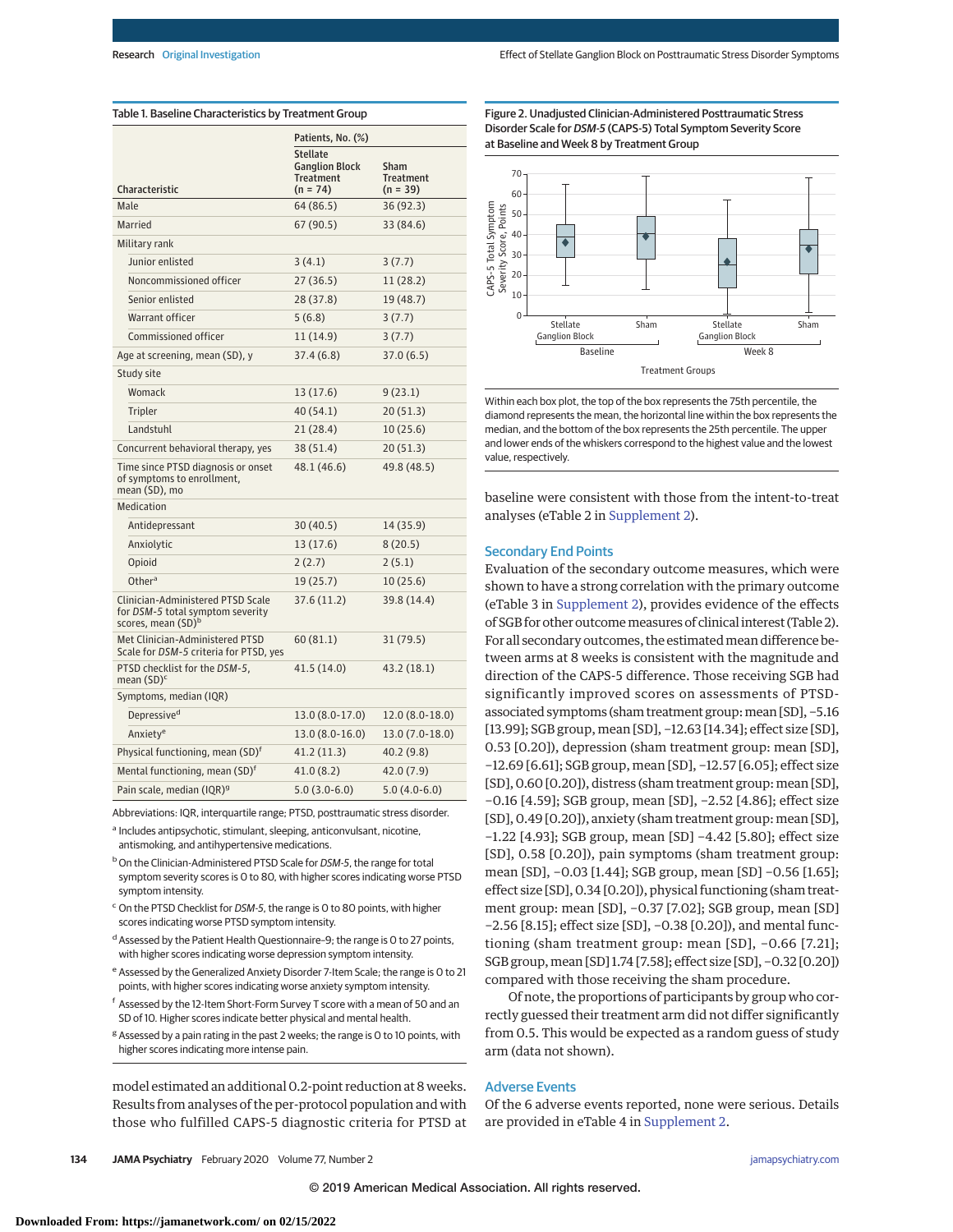| Table 2. Unadjusted Means and Effect Size for Primary and Secondary Outcomes by Treatment Groups |
|--------------------------------------------------------------------------------------------------|
|                                                                                                  |

|                                                                                           | Unadjusted Mean Score (SD)          |                                                |                                       |
|-------------------------------------------------------------------------------------------|-------------------------------------|------------------------------------------------|---------------------------------------|
| <b>Outcome Measure</b>                                                                    | <b>Sham Treatment</b><br>$(n = 39)$ | <b>Stellate Ganglion</b><br>Block ( $n = 74$ ) | Effect Size <sup>a</sup> (SD) [95%CI] |
| <b>Primary Outcome</b>                                                                    |                                     |                                                |                                       |
| Clinician-Administered PTSD Scale for<br>DSM-5 total symptom severity scores <sup>b</sup> |                                     |                                                |                                       |
| <b>Baseline<sup>c</sup></b>                                                               | 39.82 (14.23)                       | 37.61 (11.13)                                  | <b>NA</b>                             |
| 8-wk follow-up <sup>d</sup>                                                               | 33.68 (15.6)                        | 25.67 (14.13)                                  | <b>NA</b>                             |
| Mean change <sup>d,e</sup>                                                                | $-5.79(8.19)$                       | $-12.16(12.86)$                                | $0.56(0.09)[0.38-0.73]$               |
| <b>Secondary Outcomes</b>                                                                 |                                     |                                                |                                       |
| PTSD Checklist for DSM-5 <sup>f</sup>                                                     |                                     |                                                |                                       |
| <b>Baseline</b>                                                                           | 43.23 (18.13)                       | 41.54 (14.03)                                  | <b>NA</b>                             |
| 8-wk Follow-up                                                                            | 38.11 (18.23)                       | 29.49 (19.29)                                  | <b>NA</b>                             |
| Mean change                                                                               | $-5.16(13.99)$                      | $-12.63(14.34)$                                | $0.53(0.20)[0.14-0.91]$               |
| PTSD Checklist-Civilian Versionf                                                          |                                     |                                                |                                       |
| <b>Baseline</b>                                                                           | 54.95 (15.67)                       | 53.30 (13.64)                                  | <b>NA</b>                             |
| 8-wk Follow-up                                                                            | 50.65 (17.04)                       | 42.41 (17.47)                                  | <b>NA</b>                             |
| Mean change                                                                               | $-4.30(14.17)$                      | $-11.45(13.40)$                                | $0.52(0.20)[0.14-0.91]$               |
| Patient Health Questionnaire-9 <sup>t</sup>                                               |                                     |                                                |                                       |
| <b>Baseline</b>                                                                           | 12.69(6.61)                         | 12.57 (6.05)                                   | <b>NA</b>                             |
| 8-wk Follow-up                                                                            | 11.76 (6.25)                        | 8.68(6.02)                                     | <b>NA</b>                             |
| Mean change                                                                               | $-0.92(4.78)$                       | $-4.11(5.55)$                                  | $0.60(0.20)[0.21-0.99]$               |
| <b>Generalized Anxiety Disorder</b><br>7-Item Scale <sup>f</sup>                          |                                     |                                                |                                       |
| <b>Baseline</b>                                                                           | 12.49 (5.50)                        | 12.39 (5.35)                                   | <b>NA</b>                             |
| 8-wk Follow-up                                                                            | 11.19(6.38)                         | 8.11(6.02)                                     | <b>NA</b>                             |
| Mean change                                                                               | $-1.22(4.93)$                       | $-4.42(5.80)$                                  | $0.58(0.20)[0.19-0.97]$               |
| K-6 Distress Scale <sup>f</sup>                                                           |                                     |                                                |                                       |
| <b>Baseline</b>                                                                           | 10.33(6.01)                         | 10.08(5.55)                                    | <b>NA</b>                             |
| 8-wk Follow-up                                                                            | 10.00(6.25)                         | 7.80(6.41)                                     | <b>NA</b>                             |
| Mean change                                                                               | $-0.16(4.59)$                       | $-2.52(4.86)$                                  | $0.49(0.20)[0.11-0.88]$               |
| Painf                                                                                     |                                     |                                                |                                       |
| <b>Baseline</b>                                                                           | 4.95(2.21)                          | 4.61(2.40)                                     | <b>NA</b>                             |
| 8-wk Follow-up                                                                            | 4.86(2.30)                          | 4.10(2.51)                                     | <b>NA</b>                             |
| Mean change                                                                               | $-0.03(1.44)$                       | $-0.56(1.65)$                                  | $0.34(0.20)$ [-0.04 to 0.72]          |
| 12-Item Short-Form Survey                                                                 |                                     |                                                |                                       |
| Mental functioning <sup>†</sup>                                                           |                                     |                                                |                                       |
| <b>Baseline</b>                                                                           | 40.16 (9.84)                        | 41.24 (11.32)                                  | <b>NA</b>                             |
| 8-wk Follow-up                                                                            | 40.17 (9.50)                        | 42.83 (10.22)                                  | <b>NA</b>                             |
| Mean change                                                                               | $-0.66(7.21)$                       | 1.74(7.58)                                     | $-0.32(0.20)$ [ $-0.71$ to $0.06$ ]   |
| Physical functioning <sup>f</sup>                                                         |                                     |                                                |                                       |
| <b>Baseline</b>                                                                           | 42.01 (7.87)                        | 41.04 (8.16)                                   | <b>NA</b>                             |
| 8-wk Follow-up                                                                            | 41.28 (8.18)                        | 43.43 (8.33)                                   | <b>NA</b>                             |
| Mean change                                                                               | $-0.37(7.02)$                       | 2.56(8.15)                                     | $-0.38(0.20)$ [ $-0.76$ to $0.01$ ]   |

Abbreviations: NA, not applicable; PTSD, posttraumatic stress disorder.

- <sup>a</sup> Cohen *d* effect size.
- **b** Multiple imputation was performed for missing data on the primary outcome (5 participants did not complete the week-8 Clinician-Administered PTSD Scale for DSM-5).
- <sup>c</sup> Adjusted for site.
- <sup>d</sup> Adjusted for site and baseline Clinician-Administered PTSD Scale for the DSM-5 total symptom severity score.
- <sup>e</sup> Adjusted mean reductions in total symptom severity scores from baseline to week 8 by treatment group from the per-protocol analysis and secondary analysis among those who fulfilled the Clinician-Administered PTSD Scale for the DSM-5 diagnostic criteria for PTSD at baseline were consistent with those from the intent-to-treat analyses.

<sup>f</sup> Adjusted for site, sex, age, visit, and interaction between visit and treatment.

# **Discussion**

This RCT involving active-duty service members with PTSD symptoms (with nearly 80% meeting PTSD criteria) showed that 2 right-sided SGBs produced a clinically significant reduction in symptoms at 8 weeks and that this decrease was greater than the symptom reduction experienced by those who received a sham procedure. Those with higher initial CAPS-5 scores had greater improvements.

These results are congruent with case reports and case series that have reported improvements in PTSD symptoms after SGB. Our results expand on 1 prior small, single-site pilot trial of SGB for PTSD in military personnel,<sup>14</sup> which failed to find significant differences between the active-treatment group and the sham-treatment group. The difference in findings may be explained in several ways, including provision of 2 SGBs instead of 1, the larger size of the sample (113 participants vs 42 participants) and increased statistical power, the increased volume of ropivacaine (7-10 mL vs 5 mL), the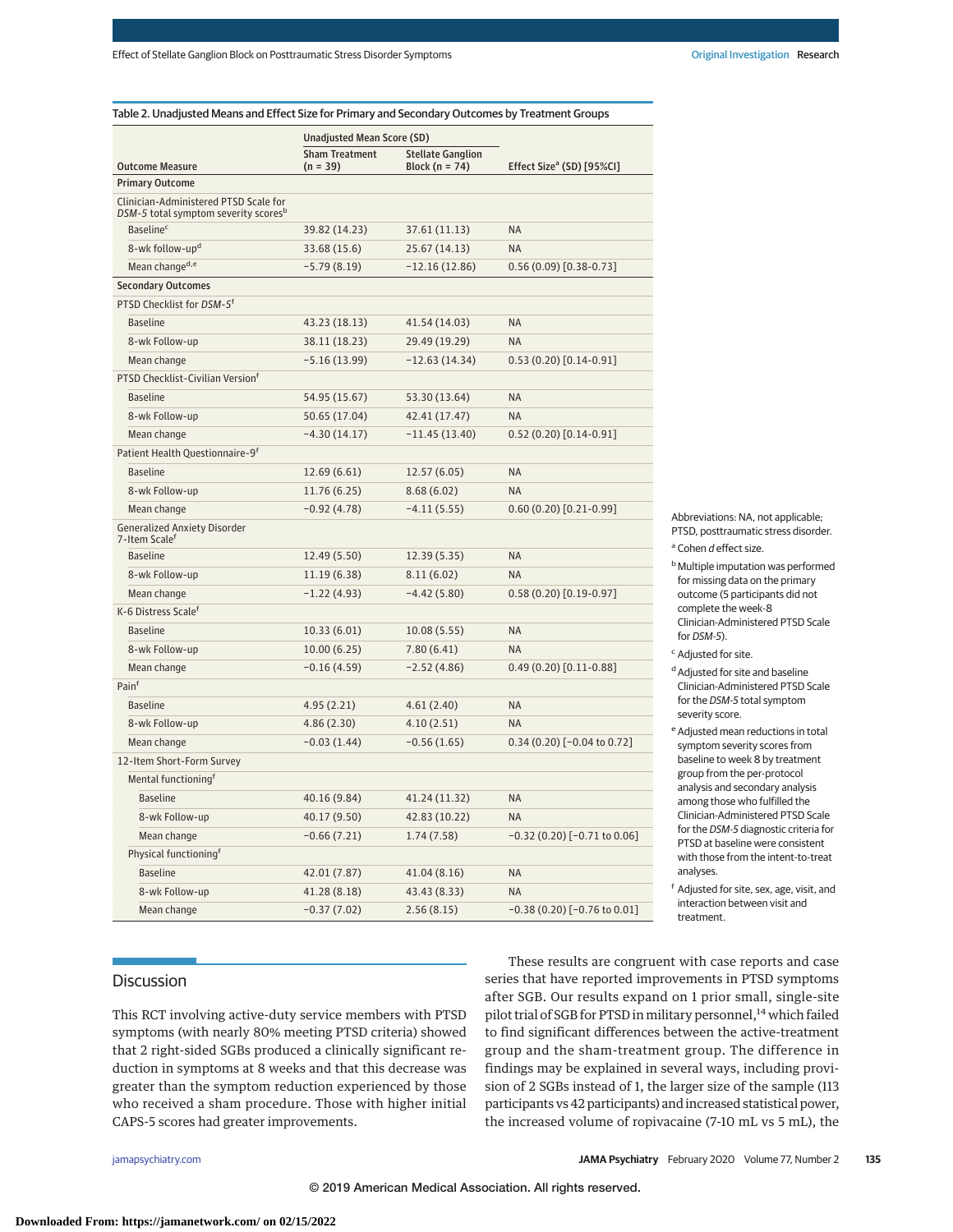avoidance of intravenous sedation, and more rigorous exclusion criteria. Our finding of an unadjusted mean change in CAPS-5 TSSS of −12.2 points is similar tomean change scores seen in a 2018 noninferiority trial of written exposure therapy compared with cognitive processing therapy (−12.8 points and −15.7 points, respectively).<sup>28</sup>

This is the first RCT to show effectiveness of right-sided SGB for the treatment of PTSD symptoms. Secondary analysis among those who met clinical criteria for PTSD diagnosis were consistent with our findings among the full group intentto-treat analysis. Our analysis of scores from the PCL-5, PCL-C, PHQ–9, Generalized Anxiety Disorder 7-Item Scale, the K-6 Distress Scale, and pain scale is relevant for clinical interpretability, because the conditions assessed by these measures are frequently comorbid with PTSD.

We chose the sham intervention because pressure and/or temperature differences associated with administration of saline in close proximity to the stellate ganglion might interrupt nerve transmission. Injections of equal volumes of either normal saline or local anesthetic in and around the stellate ganglion would allow blinding of both the patient and the treating physician, but it would have been impossible to determine if clinical effects were attributable to the placebo effect or a direct action of either injection.

Stellate ganglion block is a safe, routine procedure.<sup>29-31</sup> Usually, a right-side SGB is performed because of the typical neuroanatomical association of the right central autonomic network and the maintenance of chronic sympathetic responses.<sup>32,33</sup> A 1992 survey based on 45 000 SGBs done without fluoroscopic or ultrasonographic guidance found a serious adverse event rate of 1.7 events per 1000 SGBs.<sup>31</sup> The most common serious adverse event was generalized seizures from inadvertent intravascular injection of a local anesthetic. A 2015 publication by McLean showed no adverse outcomes from 250 SGBs conducted under fluoroscopy and suggested that ultrasonographic guidance would be even safer<sup>34</sup>; the widespread adaptation of ultrasonography to perform SGB<sup>29</sup> should reduce complications.<sup>30</sup>

#### Limitations

This trial supports the effectiveness of SGB treatment, but it should be viewed within its limitations. It benefited from a blinded, sham-procedure-controlled, randomized design. Treating physicians were unable to be blinded to the interventions they performed, but their interactions with the participants were limited to the procedure suite, and their commu-

# ARTICLE INFORMATION

**Accepted for Publication:** August 15, 2019. **Published Online:** November 6, 2019. doi[:10.1001/jamapsychiatry.2019.3474](https://jamanetwork.com/journals/jama/fullarticle/10.1001/jamapsychiatry.2019.3474?utm_campaign=articlePDF%26utm_medium=articlePDFlink%26utm_source=articlePDF%26utm_content=jamapsychiatry.2019.3474)

**Correction:** This article was corrected on January 2, 2020, to fix a sentence in the Design, Setting, and Participants subsection of the Abstract that referred to "anesthesiologists performing the procedures" but should have instead said "physicians performing the procedures"; the physicians involved were not all anesthesiologists. The article was corrected online.

**Author Contributions:** Ms Rae Olmsted and Dr Walters had full access to all of the data in the study and take responsibility for the integrity of the data and the accuracy of the data analysis. Concept and design: Rae Olmsted, Bartoszek, Mulvaney, McLean, Turabi, Young, Kim, Vandermaas-Peeler, Morgan, Constantinescu, Kane, Wallace, Lynch, White, Walters.

Acquisition, analysis, or interpretation of data: Rae Olmsted, Bartoszek, McLean, Turabi, Young, Kim, Vandermaas-Peeler, Morgan, Constantinescu, Nguyen, Hirsch, Munoz, Wallace, Croxford, White, Walters.

nications with participants were scripted. Stellate ganglion block often causes Horner syndrome, which may be noticed by a participant. All personnel interacting with participants were trained to not draw attention to these potentially unblinding signs. Although there was no evidence of differential unblinding by Horner syndrome between the study arms and the confidence intervals for each of the estimates included 0.5 (data not shown), participants' potential recognition of these signs is a limitation.

This study's population was highly specified, with patients included only if they had stable psychotropic medication usage, were not undergoing administrative evaluations, and did not have a history of moderate or severe traumatic brain injury; this further limits clinical generalizability. The overall severity level of PTSD symptoms in the sample was low to moderate, potentially limiting generalizability to patients routinely seen in outpatient practice. However, we view inclusion of active-duty service members with subthreshold signs as a strength, given emerging evidence suggesting PTSD symptoms may be best seen as a continuum.<sup>35-37</sup> Further, inclusion of these individuals follows our original intention of determining whether SGB is effective in treating PTSD symptoms, even if patients were below a diagnostic threshold. Finally, although overall symptom reduction was clearly shown, a number of participants who fulfilled PTSD diagnostic criteria at baseline still fulfilled those criteria at 8 weeks.

# **Conclusions**

Future studies should explore possible mediating mechanisms, the effectiveness of SGB (single and multiple) beyond 8 weeks, and the effectiveness of the procedure in a more typical clinical population. These results showed those with higher baseline TSSS had greater symptom reduction at 8 weeks, meriting more focused evaluation of active-duty service members with higher symptom scores. Additional research should also focus on any adverse effects, either short term or long term, of the procedure. Finally, establishing a mechanism of action may be important in improving understanding of the causative mechanisms of PTSD. Further investigations could identify individual characteristics (including biomarkers) that are associated with PTSD symptom responsiveness to SGB, as well as the role of SGB in a multimodal, interdisciplinary treatment approach to PTSD.

> Drafting of the manuscript: Rae Olmsted, Mulvaney, Vandermaas-Peeler, Morgan, Kane, Hirsch, Munoz, Walters.

Critical revision of the manuscript for important intellectual content: Rae Olmsted, Bartoszek, McLean, Turabi, Young, Kim, Morgan, Constantinescu, Kane, Nguyen, Wallace, Croxford, Lynch, White, Walters. Statistical analysis: Rae Olmsted, Morgan, Hirsch, Munoz, Wallace.

Obtained funding: Rae Olmsted, Bartoszek, Walters. Administrative, technical, or material support: Rae Olmsted, Bartoszek, Mulvaney, McLean, Turabi, Kim, Vandermaas-Peeler, Morgan, Constantinescu, Kane, Nguyen, Lynch, White, Walters.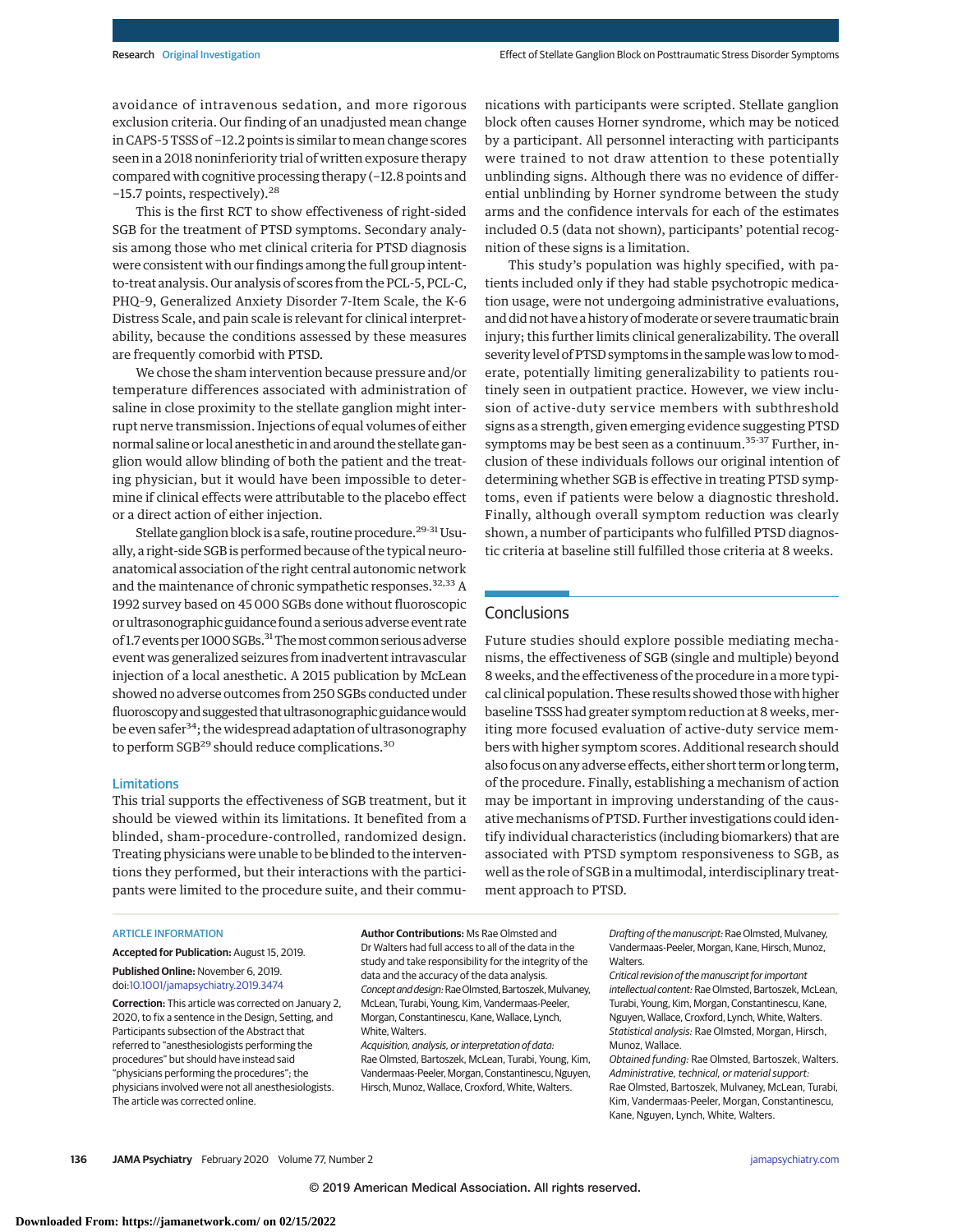Supervision: Rae Olmsted, Mulvaney, Turabi, Vandermaas-Peeler, Constantinescu, Lynch, Croxford, White, Walters.

**Conflict of Interest Disclosures:** Dr Morgan reported grants from US Army Medical Research and Materiel Command Military Operational Medicine Research Program during the conduct of the study and outside the submitted work. Dr Munoz reported having a cooperative agreement for the funding of this study with the Office of the Assistant Secretary of Defense for Health Affairs during the conduct of the study. Dr Wallace reported having a cooperative agreement for the funding of this study with the US Department of Defense during the conduct of the study. Mss Rae Olmsted and Croxford; Drs Bartoszek, Mulvaney, McLean, Turabi, Young, Kim, Constantinescu, Kane, Nguyen, and Hirsch; and Mr Vandermaas-Peeler reported having a cooperative agreement for the funding of this study with the US Army during the conduct of the study. No other disclosures were reported.

**Funding/Support:** This work was funded by the Office of the Assistant Secretary of Defense for Health Affairs through the Defense Medical Research and Development Program (grant W81XWH-15-2-0015). The US Army Medical Research Acquisition Activity is the awarding and administering acquisition office.

**Role of the Funder/Sponsor:** The funder had no role in the design and conduct of the study; collection, management, analysis, and interpretation of the data; preparation, review, or approval of the manuscript; and decision to submit the manuscript for publication.

**Disclaimer:** The views expressed in this article are solely those of the authors and do not reflect an endorsement by or the official policy of the Department of Defense.

#### **Data Sharing Statement:** See [Supplement 3.](https://jamanetwork.com/journals/jama/fullarticle/10.1001/jamapsychiatry.2019.3474?utm_campaign=articlePDF%26utm_medium=articlePDFlink%26utm_source=articlePDF%26utm_content=jamapsychiatry.2019.3474)

**Additional Contributions:** The authors wish to acknowledge the contributions of all procedure nurses, clinic staff, and support staff for their commitment to this study. In addition, we acknowledge the following site personnel: Womack Army Medical Center: Melissa Broadwater, RN, clinical research support, Carol Sheff, BA, research coordinator; Tripler Army Medical Center: Maureen K. Copeskey, MS, research coordinator; Landstuhl Regional Medical Center: Nicu Tirnoveanu, RN; Jeff Tiede, MD; Lester Gresham, MSM; Robert Gomez, AA; Sean Moore, MD; Eden Canite, RN; Lesli Battles, RN; Clifford G. Morgan, PhD; Emily N. Kowalski, BA; and Christian P. Geye, MA, LMFT, CHT, clinical research support. In addition, the authors wish to acknowledge Samuel Blacker, MD, Womack Army Medical Center, for serving as the study's research monitor; Emily Callot, MS, RTI International, for editing; Catherine Boykin, Judy Cannada, AAS, Loraine Monroe, Roxanne Snaauw, and Susan Beck, BA, RTI International, for document preparation; Nunzio Landi, BA, RTI International, for graphics preparation; and Tony Dragovich, MD, Womack Army Medical Center (now with Blue Ridge Pain Management Associates), for the original study concept. Finally, the authors thank Samantha Charm, MPH, RTI International, for research support; Murrey Olmsted, PhD, RTI International, for methodological guidance; Rhonda Karg, PhD, New Leaf Psychotherapy, for supervision of clinical interviewers; and Anthony Plunkett, MD, for

serving as interim site PI at Womack Army Medical Center. No compensation was provided beyond normal compensation of employment.

## **REFERENCES**

**1**. Holdeman TC. Invisible wounds of war: psychological and cognitive injuries, their consequences, and services to assist recovery. Psychiatr Serv. 2009;60(2):273. doi[:10.1176/](https://dx.doi.org/10.1176/ps.2009.60.2.273) [ps.2009.60.2.273](https://dx.doi.org/10.1176/ps.2009.60.2.273)

**2**. Pietrzak RH, Goldstein RB, Southwick SM, Grant BF. Prevalence and Axis I comorbidity of full and partial posttraumatic stress disorder in the United States: results from wave 2 of the National Epidemiologic Survey on Alcohol and Related Conditions.J Anxiety Disord. 2011;25(3):456-465. doi[:10.1016/j.janxdis.2010.11.010](https://dx.doi.org/10.1016/j.janxdis.2010.11.010)

**3**. Armenta RF, Rush T, LeardMann CA, Millegan J, Cooper A, Hoge CW; Millennium Cohort Study team. Factors associated with persistent posttraumatic stress disorder among U.S. military service members and veterans. BMC Psychiatry. 2018;18(1):48. doi[:10.1186/s12888-018-1590-5](https://dx.doi.org/10.1186/s12888-018-1590-5)

**4**. Difede J, Olden M, Cukor J. Evidence-based treatment of post-traumatic stress disorder. Annu Rev Med. 2014;65:319-332. doi[:10.1146/annurev](https://dx.doi.org/10.1146/annurev-med-051812-145438)[med-051812-145438](https://dx.doi.org/10.1146/annurev-med-051812-145438)

**5**. Hoge CW, Castro CA, Messer SC, McGurk D, Cotting DI, Koffman RL. Combat duty in Iraq and Afghanistan, mental health problems and barriers to care. [US Army Med Dep J](https://www.ncbi.nlm.nih.gov/pubmed/20088060). 2008;7-17.

**6**. Lee DJ, Schnitzlein CW, Wolf JP, Vythilingam M, Rasmusson AM, Hoge CW. Psychotherapy versus pharmacotherapy for posttraumatic stress disorder: systemic review and meta-analyses to determine first-line treatments. Depress Anxiety. 2016;33(9): 792-806. doi[:10.1002/da.22511](https://dx.doi.org/10.1002/da.22511)

**7**. Rauch SAM, Kim HM, Powell C, et al. Efficacy of prolonged exposure therapy, sertraline hydrochloride, and their combination among combat veterans with posttraumatic stress disorder: a randomized clinical trial. [JAMA Psychiatry](https://www.ncbi.nlm.nih.gov/pubmed/30516797). [2019;76\(2\):117-126.](https://www.ncbi.nlm.nih.gov/pubmed/30516797)

**8**. Lebovits AH, Yarmush J, Lefkowitz M. Reflex sympathetic dystrophy and posttraumatic stress disorder: multidisciplinary evaluation and treatment. Clin J Pain. 1990;6(2):153-157. doi[:10.](https://dx.doi.org/10.1097/00002508-199006000-00015) [1097/00002508-199006000-00015](https://dx.doi.org/10.1097/00002508-199006000-00015)

**9**. Mulvaney SW, McLean B, de Leeuw J. The use of stellate ganglion block in the treatment of panic/anxiety symptoms with combat-related post-traumatic stress disorder; preliminary results of long-term follow-up: a case series. Pain Pract. 2010;10(4):359-365. doi[:10.1111/j.1533-2500.2010.](https://dx.doi.org/10.1111/j.1533-2500.2010.00373.x) [00373.x](https://dx.doi.org/10.1111/j.1533-2500.2010.00373.x)

**10**. Mulvaney SW, Lynch JH, Hickey MJ, et al. Stellate ganglion block used to treat symptoms associated with combat-related post-traumatic stress disorder: a case series of 166 patients. Mil Med. 2014;179(10):1133-1140. doi[:10.7205/](https://dx.doi.org/10.7205/MILMED-D-14-00151) [MILMED-D-14-00151](https://dx.doi.org/10.7205/MILMED-D-14-00151)

**11**. Alino J, Kosatka D, McLean B, Hirsch K. Efficacy of stellate ganglion block in the treatment of anxiety symptoms from combat-related post-traumatic stress disorder: a case series. Mil Med. 2013;178(4):e473-e476. doi[:10.7205/](https://dx.doi.org/10.7205/MILMED-D-12-00386) [MILMED-D-12-00386](https://dx.doi.org/10.7205/MILMED-D-12-00386)

**12**. Hicky A, Hanling S, Pevney E, Allen R, McLay RN. Stellate ganglion block for PTSD. Am J Psychiatry. 2012;169(7):760. doi[:10.1176/appi.ajp.2012.11111729](https://dx.doi.org/10.1176/appi.ajp.2012.11111729)

**13**. Mulvaney SW, Lynch JH, de Leeuw J, Schroeder M, Kane S. Neurocognitive performance is not degraded after stellate ganglion block treatment for post-traumatic stress disorder: a case series. Mil Med. 2015;180(5):e601-e604. doi[:10.7205/MILMED-D-14-](https://dx.doi.org/10.7205/MILMED-D-14-00504) [00504](https://dx.doi.org/10.7205/MILMED-D-14-00504)

**14**. Hanling SR, Hickey A, Lesnik I, et al. Stellate ganglion block for the treatment of posttraumatic stress disorder: a randomized, double-blind, controlled trial. Reg Anesth Pain Med. 2016;41(4): 494-500. doi[:10.1097/AAP.0000000000000402](https://dx.doi.org/10.1097/AAP.0000000000000402)

**15**. Summers MR, Nevin RL. Stellate ganglion block in the treatment of post-traumatic stress disorder: a review of historical and recent literature. Pain Pract. 2017;17(4):546-553. doi[:10.1111/papr.12503](https://dx.doi.org/10.1111/papr.12503)

**16**. National Center for PTSD. Using the PTSD Checklist for DSM-IV (PCL). [https://www.ptsd.va.](https://www.ptsd.va.gov/professional/assessment/documents/PCL_handoutDSM4.pdf) [gov/professional/assessment/documents/PCL\\_](https://www.ptsd.va.gov/professional/assessment/documents/PCL_handoutDSM4.pdf) [handoutDSM4.pdf.](https://www.ptsd.va.gov/professional/assessment/documents/PCL_handoutDSM4.pdf) Accessed October 12, 2018.

**17**. Weathers FW, Bovin MJ, Lee DJ, et al. The Clinician-Administered PTSD Scale for DSM-5 (CAPS-5): development and initial psychometric evaluation in military veterans. Psychol Assess. 2018;30(3):383-395. doi[:10.1037/pas0000486](https://dx.doi.org/10.1037/pas0000486)

**18**. Hoge CW, Castro CA, Messer SC, McGurk D, Cotting DI, Koffman RL. Combat duty in Iraq and Afghanistan, mental health problems, and barriers to care. N Engl J Med. 2004;351(1):13-22. doi[:10.1056/NEJMoa040603](https://dx.doi.org/10.1056/NEJMoa040603)

**19**. Pagotto LF, Mendlowicz MV, Coutinho ES, et al. The impact of posttraumatic symptoms and comorbid mental disorders on the health-related quality of life in treatment-seeking PTSD patients. Compr Psychiatry. 2015;58:68-73. doi[:10.1016/](https://dx.doi.org/10.1016/j.comppsych.2015.01.002) [j.comppsych.2015.01.002](https://dx.doi.org/10.1016/j.comppsych.2015.01.002)

**20**. Phillips KM, Clark ME, Gironda RJ, et al. Pain and psychiatric comorbidities among two groups of Iraq and Afghanistan era Veterans. J Rehabil Res Dev. 2016;53(4):413-432. doi[:10.1682/JRRD.2014.05.0126](https://dx.doi.org/10.1682/JRRD.2014.05.0126)

**21**. Walter KH, Levine JA, Highfill-McRoy RM, Navarro M, Thomsen CJ. Prevalence of posttraumatic stress disorder and psychological comorbidities among U.S. active duty service members, 2006-2013.J Trauma Stress. 2018;31(6): 837-844. doi[:10.1002/jts.22337](https://dx.doi.org/10.1002/jts.22337)

**22**. National Center for PTSD. PTSD Checklist for DSM-5 (PCL-5). [https://www.ptsd.va.gov/](https://www.ptsd.va.gov/professional/assessment/adult-sr/ptsd-checklist.asp) [professional/assessment/adult-sr/ptsd-checklist.](https://www.ptsd.va.gov/professional/assessment/adult-sr/ptsd-checklist.asp) [asp.](https://www.ptsd.va.gov/professional/assessment/adult-sr/ptsd-checklist.asp) Published 2018. Accessed October 29, 2018.

**23**. Weathers F, Litz B, Herman D, Huska J, Keane T. The PTSD checklist (PCL): reliability, validity, and diagnostic utility. Paper presented at: the Annual Convention of the International Society for Traumatic Stress Studies; October 1993; San Antonio, Texas.

**24**. Spitzer RL, Kroenke K, Williams JB. Validation and utility of a self-report version of PRIME-MD: the PHQ primary care study, primary care evaluation of mental disorders: Patient Health Questionnaire. JAMA. 1999;282(18):1737-1744. doi[:10.1001/jama.](https://jamanetwork.com/journals/jama/fullarticle/10.1001/jama.282.18.1737?utm_campaign=articlePDF%26utm_medium=articlePDFlink%26utm_source=articlePDF%26utm_content=jamapsychiatry.2019.3474) [282.18.1737](https://jamanetwork.com/journals/jama/fullarticle/10.1001/jama.282.18.1737?utm_campaign=articlePDF%26utm_medium=articlePDFlink%26utm_source=articlePDF%26utm_content=jamapsychiatry.2019.3474)

**25**. Kessler RC, Barker PR, Colpe LJ, et al. Screening for serious mental illness in the general population. Arch Gen Psychiatry. 2003;60(2):184-189. doi[:10.1001/archpsyc.60.2.184](https://jamanetwork.com/journals/jama/fullarticle/10.1001/archpsyc.60.2.184?utm_campaign=articlePDF%26utm_medium=articlePDFlink%26utm_source=articlePDF%26utm_content=jamapsychiatry.2019.3474)